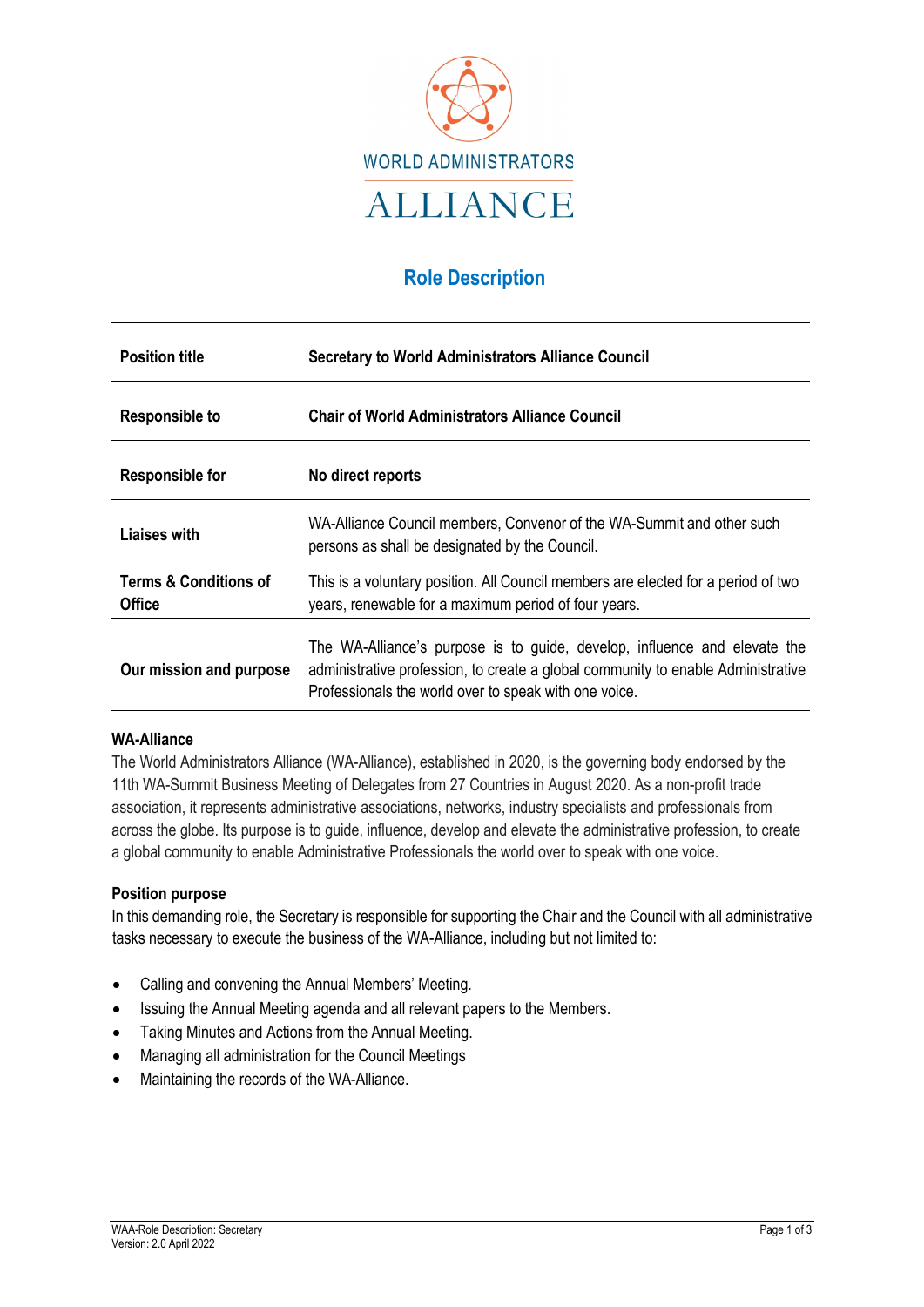

### **Key responsibilities**

The Secretary will work closely with the Chair of the Council in the planning and execution of all Council and Association meetings and ensure the smooth running of all administrative tasks for the WA-Alliance Council.

#### **Primary Duties:**

- The planning and organisation of all Council meetings (3-weekly) and Association membership meetings: Annual General Meeting, Members' Forum (quarterly), including the creation and timely distribution of agenda & presentations.
- The accurate recording and distribution of the minutes and actions from all Council meetings. The written minutes should reflect a true and accurate record of each meeting. Council meetings are held on MS-Teams and the sessions are recorded.
- The creation and maintenance of an up-to-date Council planning calendar outlining matters to be on the Council's agenda over the course of a year.
- Maintenance of a full contact list of Council members including Council member appointment dates, term of appointments and Council member biographies and succession planning.
- Tracking of all Council actions, liaising with Council members on progress of Actions for reporting purposes.
- If the Secretary is unable to attend a meeting where minutes or notes are to be taken, it is the secretary's responsibility to find an alternate.

#### **Secondary Duties**

- The updating, maintaining and safe storage of the Council's Minute electronic files and other legal documents.
- Oversight of the Council's incorporation and charitable registration status and the facilitation of all annual filings of required reports and information.
- The maintenance of all policies and procedures with a systematic schedule for their review as determined by the Council.
- The management of external correspondence and ensuring that requests made of the Council, or relevant to the governance of the Council, are reported and responded to in a timely manner.
- The accurate recording and distribution of the minutes of the Council's Annual General Meeting. In the event of a change of Secretary at an AGM, the incoming secretary will assume the responsibilities of the office at the first Council meeting following his/her election or appointment.